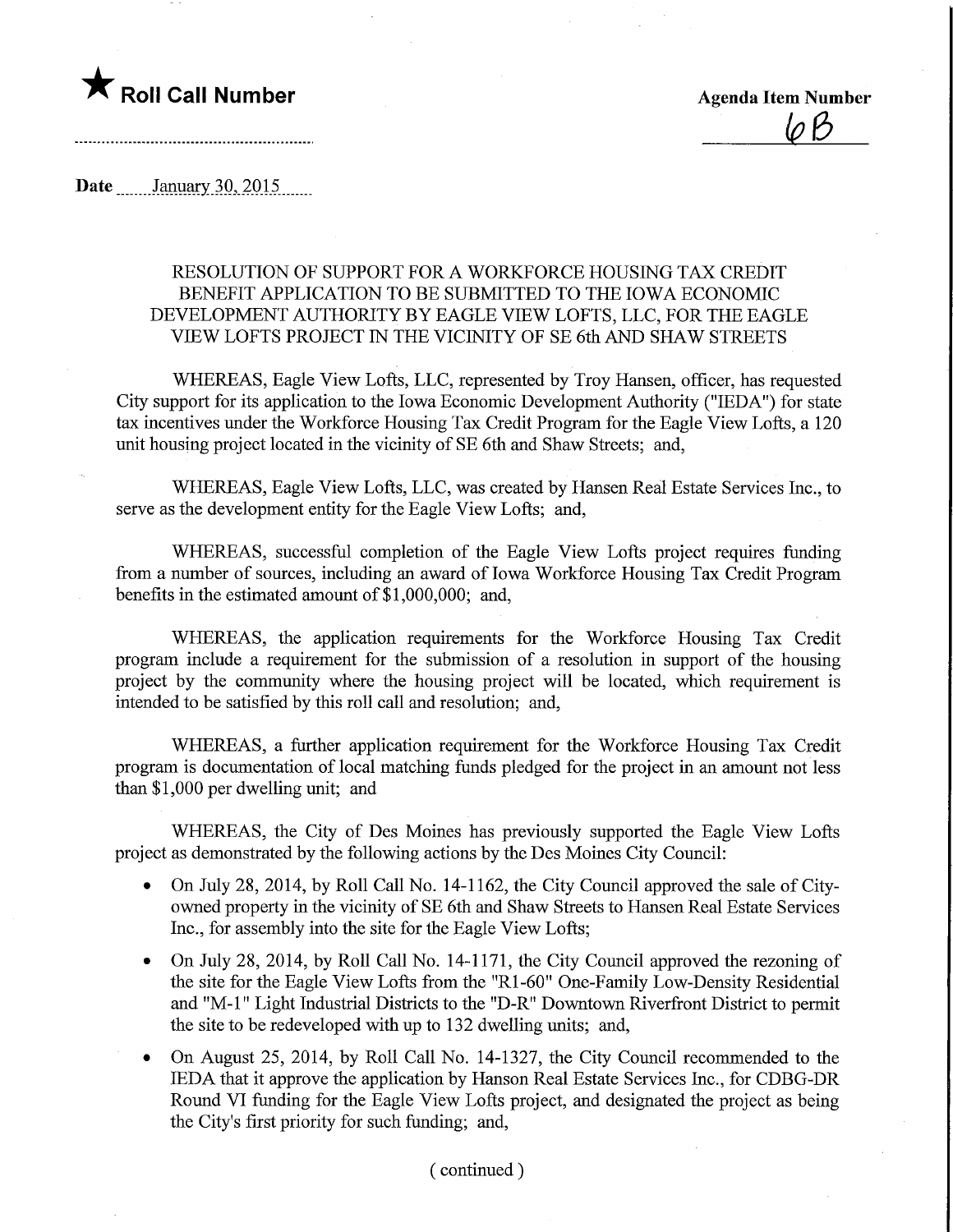

-2-

Date <u>January 30, 2015</u>

WHEREAS, the Eagle View Lofts project did now receive any CDBG-DR funding and continues to have a financing gap; and,

WHEREAS, the Eagle View Lofts are located within the City-wide Urban Revitalization Area and provided that the project is completed as planned, the taxable value added to the property by the completion of the Eagle View Lofts will qualify for a temporary exemption from property taxes (a/k/a tax abatement) under the 10-year 100% abatement schedule, providing financial assistance of approximately \$4,000,000 based upon the estimated average annual abated property taxes of \$400,000.

NOW THEREFORE, BE IT RESOLVED, by the City Council of the City of Des Moines, Iowa, as follows:

- 1. The City Council of the City of Des Moines does hereby express its strong support for the application by Eagle View Lofts, LLC, to the IEDA in Febmary 2015, seeking an award of Workforce Housing Tax Credit Program benefits in the amount of \$1 million for the Eagle View Lofts.
- 2. The Mayor and the City Manager are hereby authorized and directed to sign any forms required by the Administrative Rules of the IEDA to evidence the City's support for the application by Eagle View Lofts, LLC, as described above, upon approval of the same by the City Legal Department.
- 3. The Office of Economic Development is directed to transmit a copy of this resolution and roll call to Eagle View Lofts, LLC, for submittal to the IEDA, and to conduct project compliance monitoring.
- 4. In the event that any of the project characteristics mentioned above should change prior to final award of tax credit benefits to Eagle View Lofts, LLC, then:
	- a) The City Manager or the City Manager's designee is authorized and directed to execute the applicable consent to any unsubstantial change upon receipt of a recommendation in support of such consent from the Community Development Director.
	- b) Any substantial change shall be subject to approval by the City Council after report and recommendation by the City Manager.